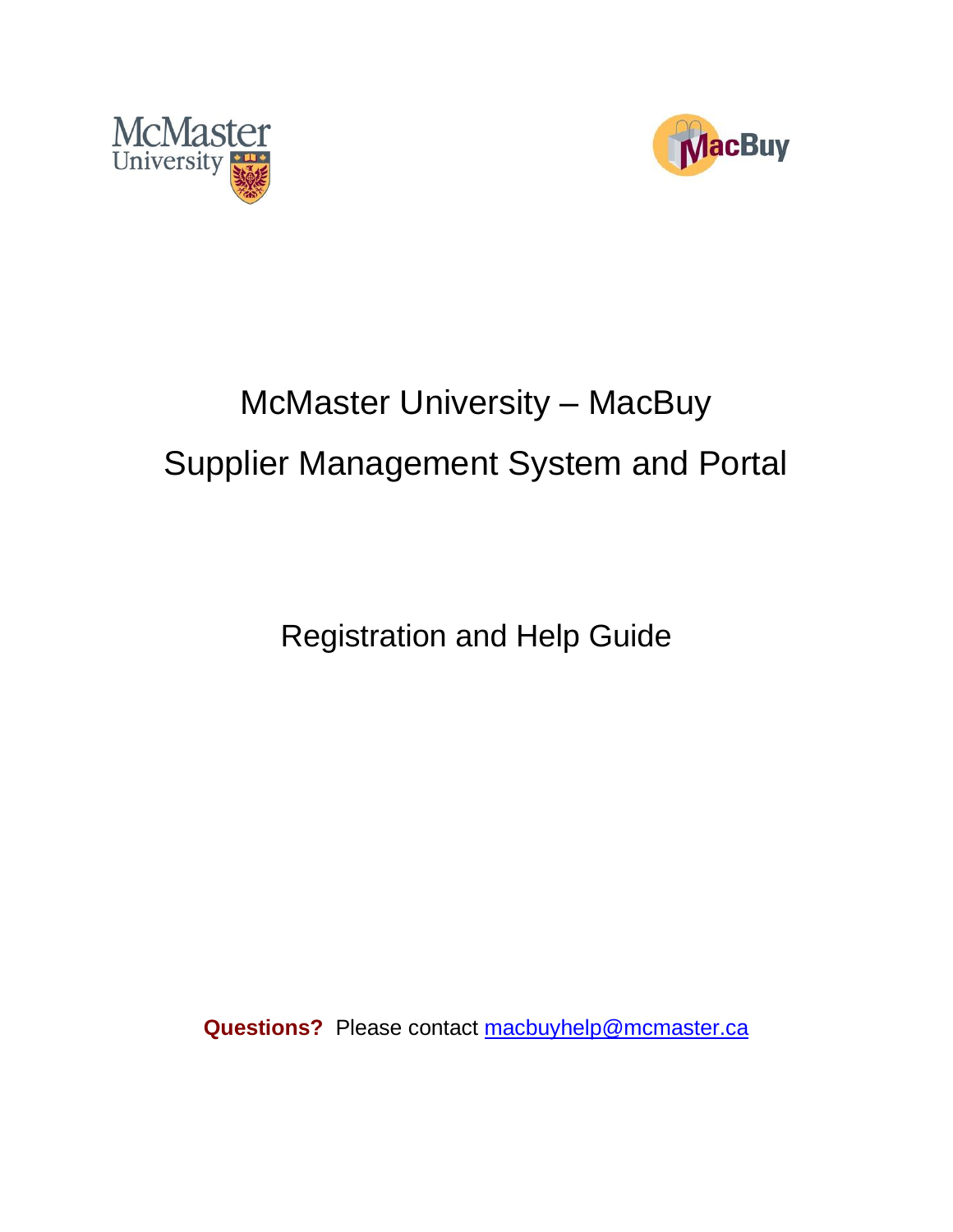## Table of Contents

|    | 3              |
|----|----------------|
|    |                |
|    | -5             |
|    | 5              |
| 3. | 6              |
|    | 6              |
|    | $\overline{7}$ |
|    | 7              |
|    |                |
|    | -9             |
|    | 14             |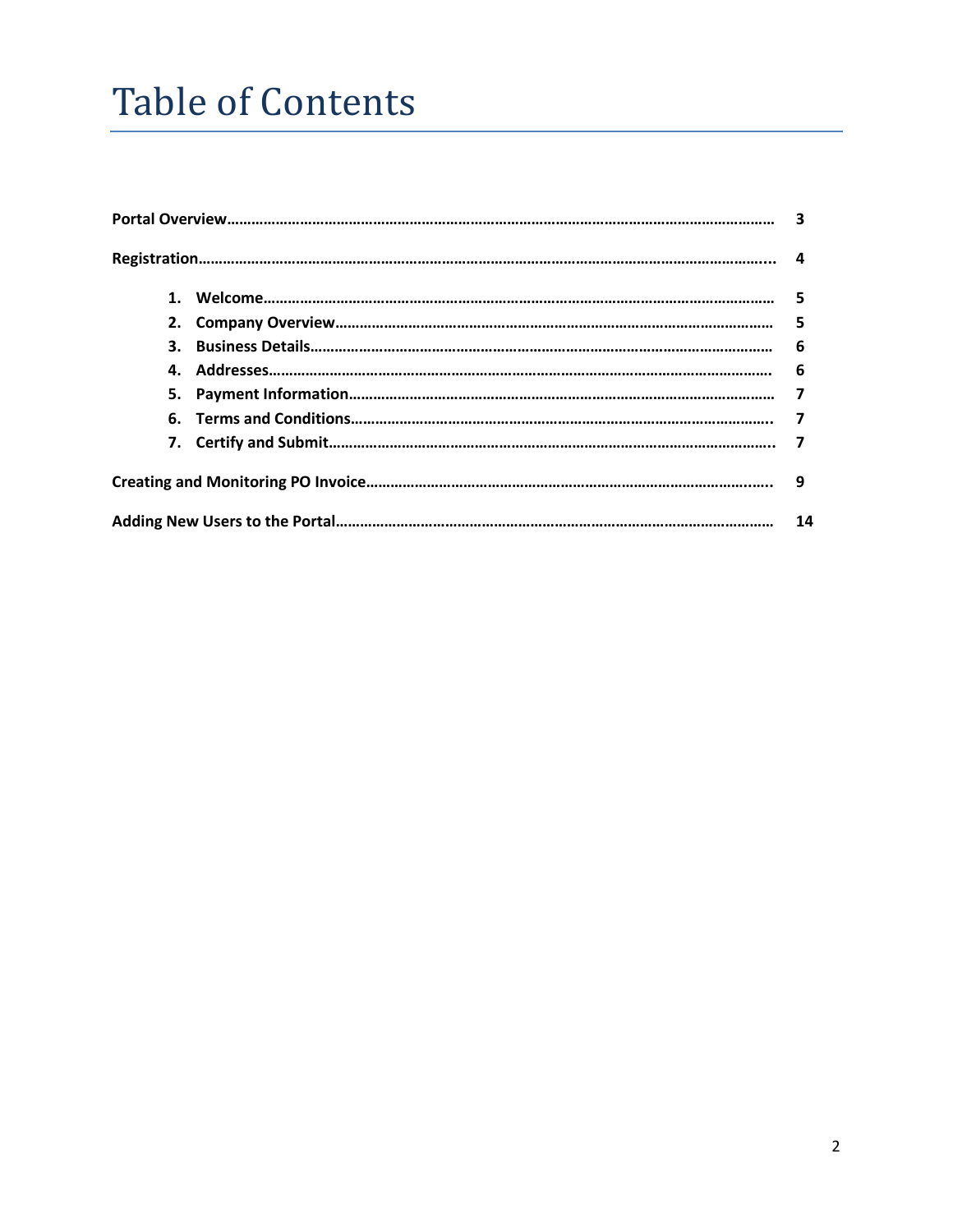## Portal Overview

McMaster University recently implemented a cloud-based procure-to-pay tool including a supplier management system and portal (MacBuy), powered by Jaggaer (formerly SciQuest). MacBuy offers University staff and faculty an integrated (shopping cart) marketplace for purchasing activities, including automated payment processes and supplier portal.

The supplier portal allows suppliers to collaborate with McMaster in a secure, on-line environment. There are several benefits to conducting business via the portal:

- Efficient receipt of purchase orders;
- Ease of purchase orders invoice submissions;
- Access to view the status of invoices along with information about purchase orders;
- Secure online access 24/7 to self-register your company and manage your information.

Suppliers will receive an email invitation (similar to the one below) from McMaster University's MacBuy Support Team to register as a McMaster supplier. McMaster will not be accepting unsolicited registrations. The email invitation will contain a link to create your secure portal account. Completion of the registration form should take less than fifteen (15) minutes. The supplier will be asked to provide information about their company, including contact information, addresses and preferred payment method.

#### **Supplier Invitation for McMaster University - MacBuy**

Dear ABC Company,

McMaster University - MacBuy has invited you to register as a potential supplier. Our supplier network is a best-inclass Supplier Registration and eProcurement system that provides a one-stop, complete solution for buyer and supplier interaction.

Becoming a McMaster University - MacBuy network supplier is free, easy and it only takes about 15 minutes to join. By selecting the "Register Now" button below, you will be routed to a secure website to complete the registration process. Upon successful completion of your registration, you will have 24/7 access to your secure MacBuy portal where you can add or update details about your organization.

[Register](https://usertest.sciquest.com/apps/Router/SupplierUserCustomerProfileAccess?AuthToken=0%3AAES2%23CP78mkWMrmyL8zd3yIaMgCZ9j62mb1sqR9i0X%2FW5YVBu0k%2FVMrxZ11ZDHhEmJCWtQV9AwLwOCSFRgTffyBwTqCh8DL3YBn4BR3zUktp6hJF%2BGzG9Qw%2B9OJDh7qfIg0O42I7t2Gm87g4iZR%2BuCdIb0YJyA0iH8iW7Ejbd2t7Hq7aR6t2nXGpbGXZ7fZwpo8rkZ%2FbG1p9EY%2Bue3W51tuhpmv7tO6ZaOJ9LO0L5PtO8ed00aY1q2nriKWM%3D&tmstmp=1613056038834) Now

Thank You, McMaster University - MacBuy Supplier Portal

**Questions?** Please contact MacBuy Support at: [macbuyhelp@mcmaster.ca](mailto:macbuyhelp@mcmaster.ca) Please identify yourself as registering in the McMaster University - MacBuy Supplier Network.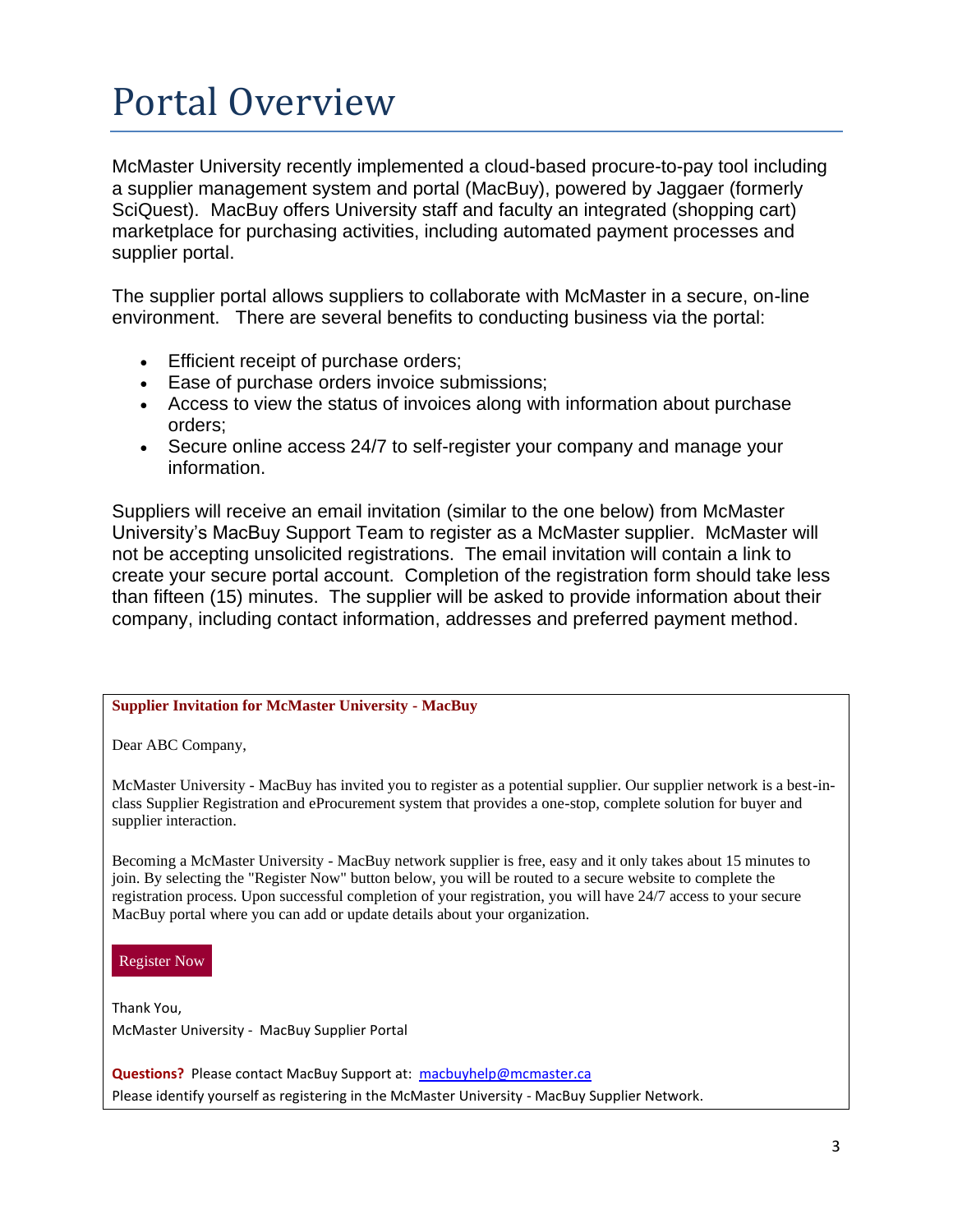# Registration

To begin the registration process click [Register](https://usertest.sciquest.com/apps/Router/SupplierUserCustomerProfileAccess?AuthToken=0%3AAES2%23CP78mkWMrmyL8zd3yIaMgCZ9j62mb1sqR9i0X%2FW5YVBu0k%2FVMrxZ11ZDHhEmJCWtQV9AwLwOCSFRgTffyBwTqCh8DL3YBn4BR3zUktp6hJF%2BGzG9Qw%2B9OJDh7qfIg0O42I7t2Gm87g4iZR%2BuCdIb0YJyA0iH8iW7Ejbd2t7Hq7aR6t2nXGpbGXZ7fZwpo8rkZ%2FbG1p9EY%2Bue3W51tuhpmv7tO6ZaOJ9LO0L5PtO8ed00aY1q2nriKWM%3D&tmstmp=1613056038834) Now in the invitation email.



A Registration FAQ and Registration Video Tutorial are available. These pages provide suppliers with specific information and instructions. There is also a language selection option in the upper right corner.

If **you do not have an account in the Jaggaer Supplier Network** (JSN), the first step in the Registration will be to create one.

| <b>Supplier Registration</b>                  | Registration Tutorial                                                                                                                                   | English- |
|-----------------------------------------------|---------------------------------------------------------------------------------------------------------------------------------------------------------|----------|
| enter your information.                       | To begin your registration, please complete this page and click "Create<br>Account". You will be directed to the NoNaster Supplier Nanagement Portal to |          |
| Your Contact Info                             |                                                                                                                                                         |          |
| Tons                                          | Jones                                                                                                                                                   |          |
| <b>River Name #</b>                           | Lact Name *                                                                                                                                             |          |
| GO/Dunar                                      |                                                                                                                                                         |          |
| Title                                         |                                                                                                                                                         |          |
| 905-555-1224                                  | act.                                                                                                                                                    |          |
| Phone Number +                                |                                                                                                                                                         |          |
| Memiliansi ghana numbersi muslikagin inifri u |                                                                                                                                                         |          |
| EbT/EST - Eactorn Standard Time (US/Eactorn)  |                                                                                                                                                         |          |
| Proforrod Time Zone *<br>Your Login           |                                                                                                                                                         |          |
| temienec@óliCzem                              | tem lenecth like com                                                                                                                                    |          |
| Engl *                                        | Confirm English                                                                                                                                         |          |
| ,,,,,,,,,,                                    | œ                                                                                                                                                       | m        |
| Pacoverd *                                    | Ro-Great Pacovord *                                                                                                                                     |          |
| What was the name of your elementary cohool?  |                                                                                                                                                         |          |
| Lassure Reastery Quection *                   |                                                                                                                                                         |          |
|                                               |                                                                                                                                                         |          |
| <b>Underer *</b>                              | Confirm Incuse *                                                                                                                                        |          |
|                                               |                                                                                                                                                         |          |
| Terrecand Conditions                          |                                                                                                                                                         |          |
| Orasto Soport                                 | Thank read and accepted Joseph Ric Torrec and Conditions @                                                                                              |          |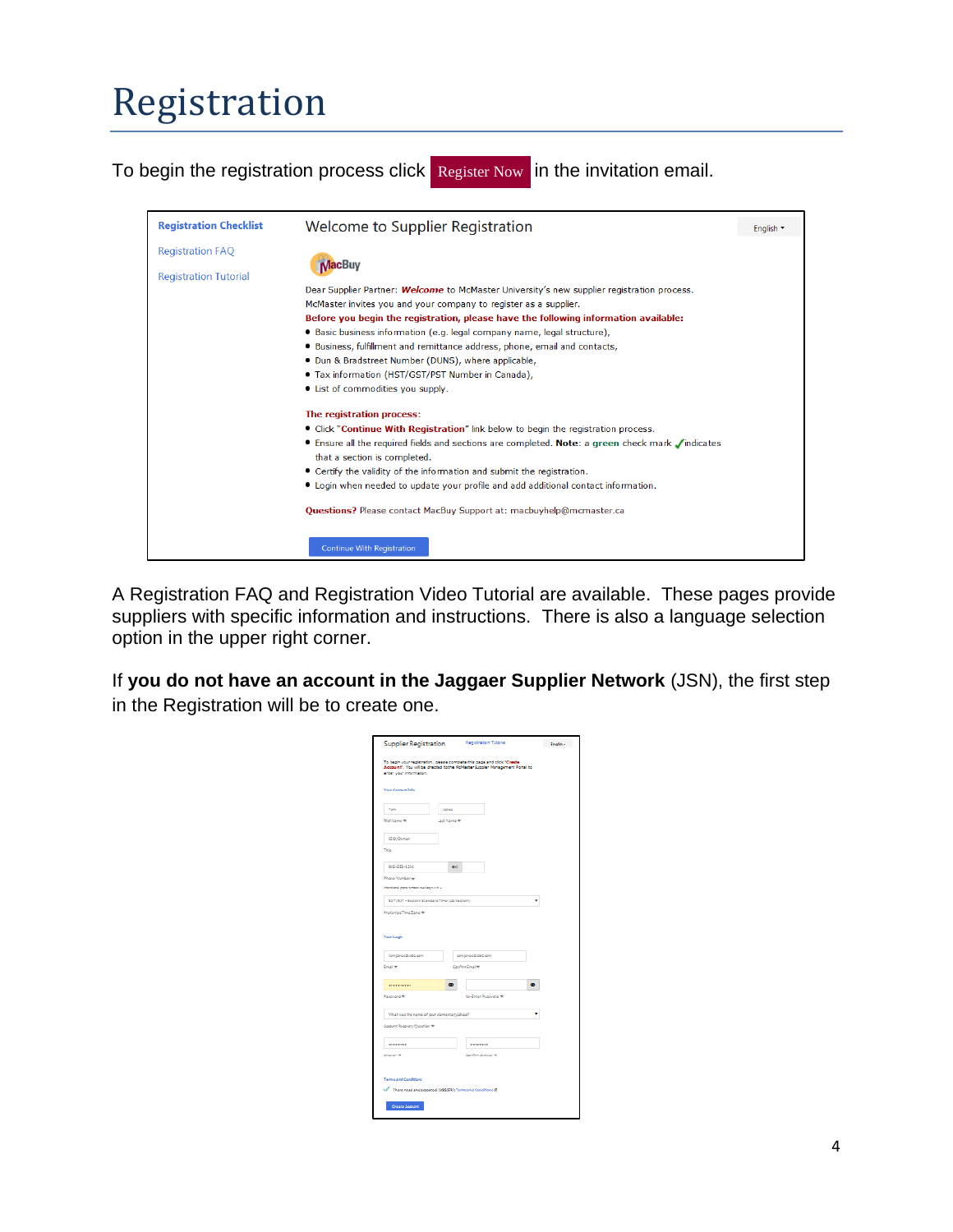Within the 'Your Login' section, the email address and password created here will be used as the login to access McMaster's MacBuy Supplier Portal and the Jaggaer Supplier Network (JSN). Please complete the required fields and click 'Create Account'.

**If you have a JSN account the first step will be to login.** Issues with login or password resets should be directed to Jaggaer Support at 1(800)233-1121.

Once you complete the Create Account or Login process, you will be directed to McMaster's MacBuy registration site.

To complete your registration profile, ensure all required fields on the left side bar have green check mark  $(\checkmark)$ . Required fields are denoted with an asterisk  $(\hat{\blacklozenge})$ . It is recommended that you  $\left| \right|_{\text{Save Changes}}$  before moving to the next page. Save Changes

Some information may be prepopulated with data during the invitation process. Please review this information for accuracy and make changes where needed.



**Note:** Click on *o* for additional help information.

- 1. Welcome
	- a. Confirm your company name  $\bigstar$ 
		- i. The supplier name should be the Legal/Incorporated name that will appear on the Purchase Order and Remittance.
	- b. Click Save Changes, then Next.
- 2. Company Overview
	- a. Provide Doing Business As (DBA) name, if applicable.
	- b. Country of Origin  $\bigstar$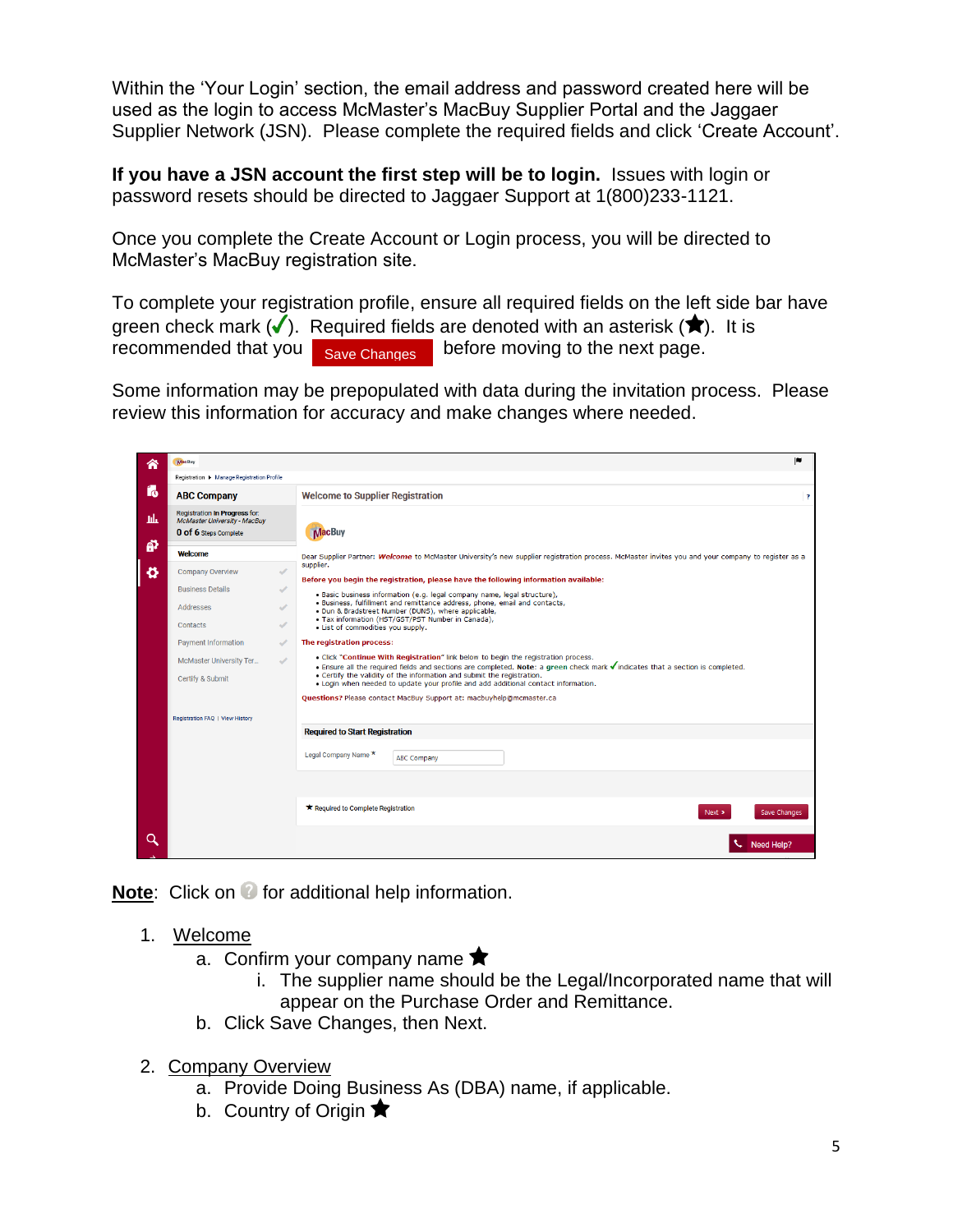- c. Select Yes if your company has a DUNS (Dun and Bradstreet) number; No if not.  $\bigstar$
- d. Select the Legal Structure of your company  $\bigstar$ 
	- i. Choose "Other" if you are unclear which option to select.
- e. Enter your website information, if applicable.
- f. Select Yes if your company charges VAT (e.g. HST, GST, PST, QST) and enter number when prompted. Select No is you do not charge VAT on your invoices.
- g. Select Yes if your invoice includes a labour component, otherwise select No.
- 3. Business Details
	- a. Business Description  $\bigstar$ 
		- i. Please provide a brief description of the goods or services your company supplies.
	- b. Products and Services
		- i. Commodity Codes  $\bigstar$  Click on Edit Use the Search or browse functionality to find the commodity code that best reflects the goods or services you company supplies and click 'Done'.
	- c. Enter keywords, if applicable but not required.
- 4. Addresses  $\bigstar$

If your company is an existing supplier with McMaster University some address information may appear here. If so, please verify for accuracy and completeness.

- a. Click 'Add Address' to begin completing this section.
- b. Enter an 'Address Label', e.g. Headquarters.  $\bigstar$
- c. If your Fulfillment address and your Remittance address are the same location, select both. If the Fulfillment address and the Remittance address are different, please complete one address at a time.
	- i. Fulfillment address is the location purchase orders will be issued to and is the address the goods are shipped from.
	- ii. Remittance address is the physical location payments are sent to or where your Accounts Receivable personnel reside.
- d. Purchase orders will be dispatched by email.  $\bigstar$
- e. Complete the remaining fields marked with an asterisk.  $\bigstar$
- f. Enter contact information for your Sales representative.  $\bigstar$

| <b>Add Address</b>                                                 |                                                                                 |      |   |
|--------------------------------------------------------------------|---------------------------------------------------------------------------------|------|---|
| Primary Contact For This Address (Step 3 of 3)                     |                                                                                 |      | 7 |
| You can also update and add Contacts later from the Contacts page. |                                                                                 |      |   |
| Enter New Contact                                                  | Not Applicable                                                                  |      |   |
| Select additional contact<br>type(s) to apply                      | Takes Orders (fulfillment)<br>Receives Payment (remittance)<br>$\sqrt{ }$ Sales |      |   |
| Contact Label *                                                    | Sales                                                                           |      |   |
| First Name *                                                       | Tom                                                                             |      |   |
| Last Name *                                                        | lones                                                                           |      |   |
| Position Title                                                     | Sales Manager                                                                   |      |   |
| Fmail *                                                            | tom.jones@AMC.com                                                               |      |   |
| Phone <sup>*</sup>                                                 | 905-555-1234                                                                    | ext. |   |
|                                                                    | International phone numbers must begin with +                                   |      |   |
| <b>Toll Free Phone</b>                                             |                                                                                 | ext. |   |
|                                                                    | International phone numbers must begin with +                                   |      |   |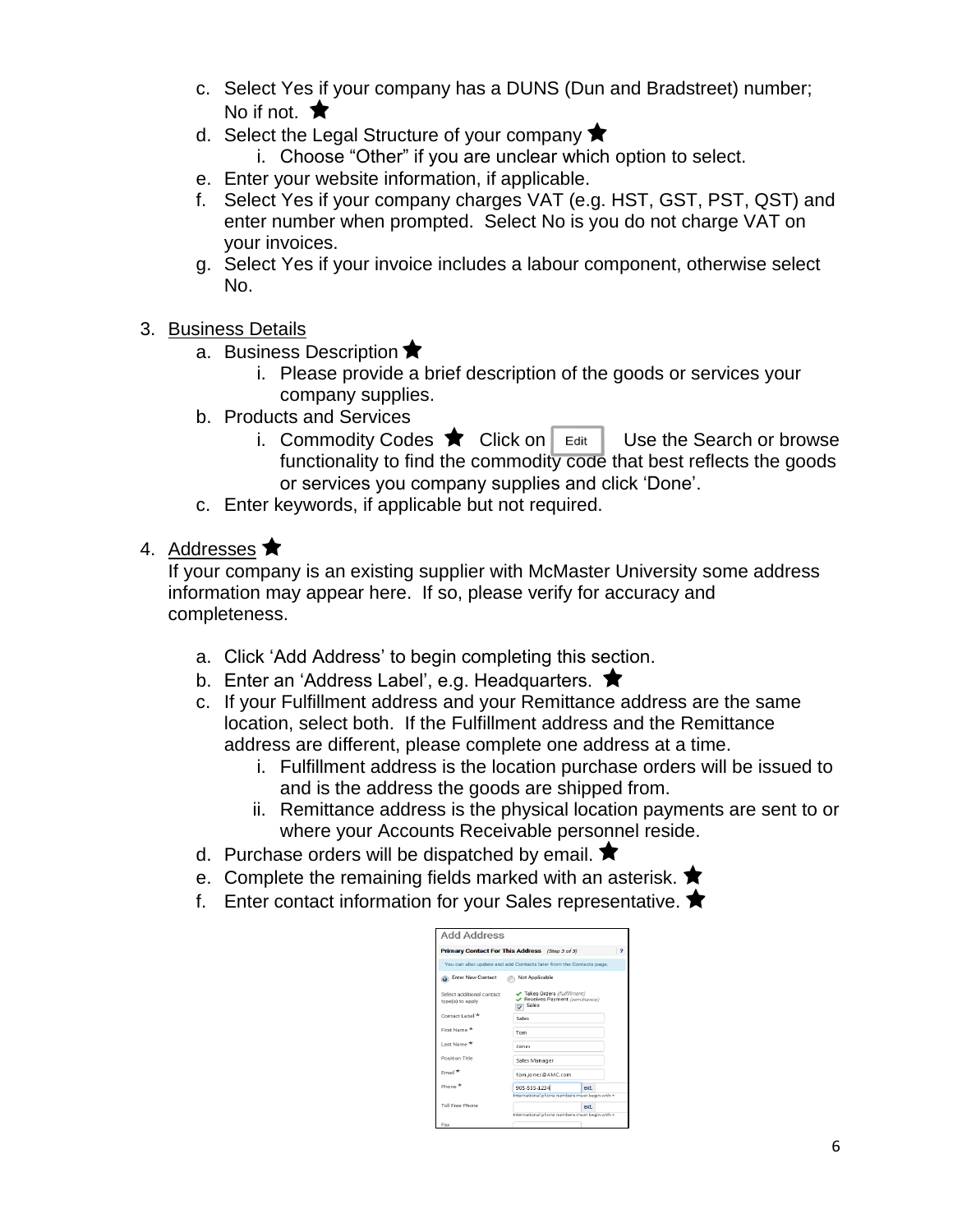#### 5. Payment Information

Information on this page is used to determine how and where your company will receive payment. Please select only **ONE** payment option and only **ONE** currency.

McMaster suppliers may select from several payment options. The payment terms are dependent upon the payment option the supplier selects.

The preferred and quickest payment option is ePayables (Approve to Pay (A2P)). If your company accepts credit card as payment, we recommend you select the ePayables option. There are two settlement methods that are offered using ePayables. The supplier may choose to process the transaction themselves with a virtual card number that is sent to them, or, the funds can be deposited to the supplier's bank account.

McMaster University Standard Payment Terms:

ePayables – 0 to 5 business days from receipt of invoice EFT (direct deposit), cheque and foreign currency wire payment will be paid in net 30 days.

#### **Note:**

- When selecting ePayables, McMaster's Accounts Payable will follow up with your company to initiate the enrollment process.
- At this time, only payment in CAD is available through ePayables and EFT.
- 1. Click on 'Add Payment Information' to select payment method. ★
- 2. Payment Category  $\bigstar$ 
	- a. Please select from the drop down the payment type that best describes the supplies or services you provide (e.g. Goods).

How to Read a Canadian Cheque:



Bank account information:

Please enter the Canadian Tansit Number using the following format (only number and no spaces or dashes are allowed): 0YYYYXXXXX

- 0 The Canadian Transit Number must begin with a leading number zero (0)
- YYY This is the three-digit bank Institution Number
- XXXXX This is the five-digit Branch Number

If you are unsure of your banking information, please contact your bank.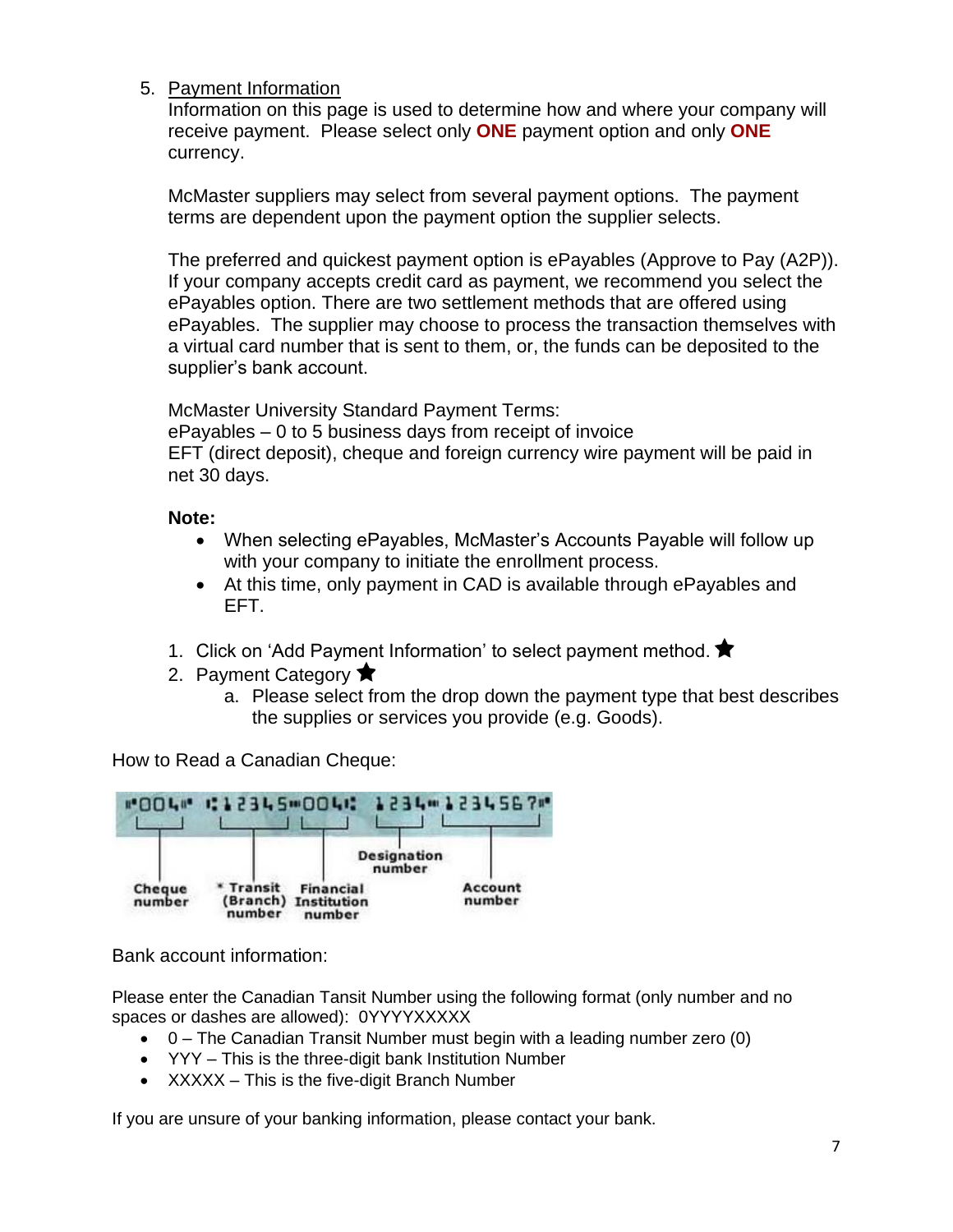6. McMaster Terms and Conditions  $\bigstar$ 

By clicking 'I Accept' you confirm that you have read the Purchase Order Terms and Conditions, you understand them and that you agree to be bound by them.

Upon checking 'I Accept', please click on 'Proceed to Certify and Submit'.

- 7. Proceed to Certify and Submit  $\bigstar$ 
	- a. Ensure all required fields have green check marks  $\blacklozenge$ .
	- b. Ensure your name and contact details are accurate.

| ni. | <b>ABC Company</b>                                                                            | Certify & Submit                                                                                                                                                                                                                                                                                                                                                                                                                                                 |  |  |  |  |
|-----|-----------------------------------------------------------------------------------------------|------------------------------------------------------------------------------------------------------------------------------------------------------------------------------------------------------------------------------------------------------------------------------------------------------------------------------------------------------------------------------------------------------------------------------------------------------------------|--|--|--|--|
| ø   | Registration In Progress for:<br><b>McMaster University - MacBuy</b><br>6 of 6 Steps Complete | Please ensure your name and contact details are entered below thereby acknowledging that you are a company official and that all<br>information is correct. It is the Supplier's responsibility to ensure company information is accurate and that company information is kept.<br>current, Inaccurate company information may result in payment delays.                                                                                                         |  |  |  |  |
| ۰   | Welcome<br>Company Overview<br>$\checkmark$<br><b>Business Details</b>                        | Additionally, by submitting this registration, you certify all information provided is true and accurate. Knowingly providing false information<br>may result in disqualifying you or your company from doing business with us.<br>Upon submission of your registration, your profile will be reviewed by McMaster's Procurement Team. You will be notified by email within 5<br>business days from submission informing you of the status of your registration. |  |  |  |  |
|     | ر<br>Addresses<br>Contacts<br>Payment information<br>McMaster University Ter<br>ر             | Prenane's initials<br>T<br>Preparer's Name *<br>Tom Jones<br>Preparer's Title<br><b>CEO/Owner</b>                                                                                                                                                                                                                                                                                                                                                                |  |  |  |  |
|     | Certify & Submit                                                                              | Preparer's Email Address *<br>tom.jones@ABC.com                                                                                                                                                                                                                                                                                                                                                                                                                  |  |  |  |  |
|     | Registration FAQ   View History                                                               | 2/11/2021<br>Today's Date<br>[111] I certify that all information provided is true and accurate.<br>Certification <sup>*</sup>                                                                                                                                                                                                                                                                                                                                   |  |  |  |  |
|     |                                                                                               | * Required to Complete Registration<br>Submit                                                                                                                                                                                                                                                                                                                                                                                                                    |  |  |  |  |

c. Select 'I certify' and 'Submit' to complete the registration process.

**Note:** By Certifying and Submitting the registration form, you are agreeing that the information provided in accurate and true. It is the supplier's responsibility to ensure their company's information is kept up-to-date.



Following successful submission, the registration form will receive a couple of email communications.

1. The email below confirms submission of the registration form. It also provides a link to return to the secure McMaster MacBuy Supplier Portal.

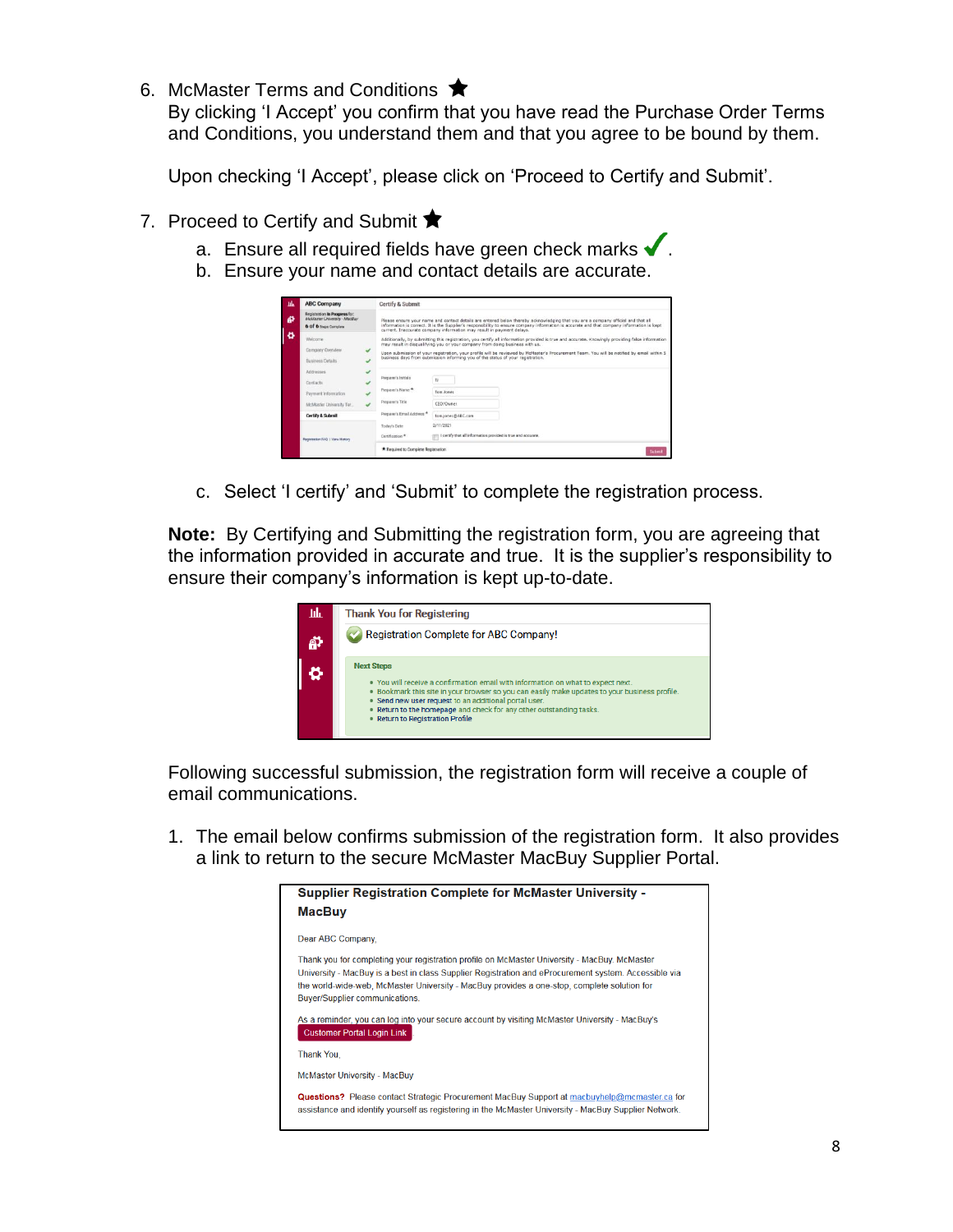2. Once your company has been added to the Jaggaer Supplier Network (JSN) you will receive an email directly from Jaggaer (SciQuest) Support providing support contact information.

| Welcome to the JAGGAER Supplier Network <b>D</b> Inbox x                                          |                                                                                                                                                                                                                                                                                                                                                                                                                                                                                                                                                                                                                                                                                    |
|---------------------------------------------------------------------------------------------------|------------------------------------------------------------------------------------------------------------------------------------------------------------------------------------------------------------------------------------------------------------------------------------------------------------------------------------------------------------------------------------------------------------------------------------------------------------------------------------------------------------------------------------------------------------------------------------------------------------------------------------------------------------------------------------|
| SciQuest Support UserTest <support@sciquest.com><br/>to terri wetton+4RC =</support@sciquest.com> |                                                                                                                                                                                                                                                                                                                                                                                                                                                                                                                                                                                                                                                                                    |
|                                                                                                   | JAGGAER+                                                                                                                                                                                                                                                                                                                                                                                                                                                                                                                                                                                                                                                                           |
|                                                                                                   | Dear ABC Company.                                                                                                                                                                                                                                                                                                                                                                                                                                                                                                                                                                                                                                                                  |
|                                                                                                   | Congratulations! ABC Company is now a member of the JAGGAER Supplier Network, which is a market-leading<br>network of 150,000+ active unloue suppliers. As a member of the network you will be able to:                                                                                                                                                                                                                                                                                                                                                                                                                                                                            |
|                                                                                                   | - Store basic company information in your profile and share with all customers to expedite the on-<br>boarding process.<br>. Manage communications with all JAGGAER customers through the no fee, self-service JAGGAER<br>Supplier Nety<br>· Reduce Insolo<br>electronic submission of involces and the ability<br>to check invoice status when working with JAGGAER Accounts Payable Director customers.<br>A suitable are then associated affording<br>. Choose between punch-out and h:<br>nd manage catalog content and<br>pricing from one central location.<br>- increase your visibility to JAGGAER customers searching for suppliers to fulfill their purchasing<br>needs. |
|                                                                                                   | Within your private JAGGAER Network Portal (Network supplier vebsite), you can enter and update basic<br>information about your company, invite colleagues to become users of your site, and more, in order to begin taking<br>aduantage of the benefits listed above, you will first need to complete your Network Profile, which stores<br>Information about your company. It is important to complete as much information as possible in your Network<br>Profile to ensure buyers can connect with you as a potential supplier.                                                                                                                                                 |
|                                                                                                   | As a reminder, you can log into your secure account by visiting the link below. We recommend that you bookmark<br>this page in your internet browser for future access. For information about using the portal, visit the Online<br>Training and Support located on the JAGGAER Network Portal home page.                                                                                                                                                                                                                                                                                                                                                                          |
|                                                                                                   | JAGGAER Supplier Network Login Page                                                                                                                                                                                                                                                                                                                                                                                                                                                                                                                                                                                                                                                |
|                                                                                                   | Your login information is located below                                                                                                                                                                                                                                                                                                                                                                                                                                                                                                                                                                                                                                            |
|                                                                                                   | Company, ABC Company                                                                                                                                                                                                                                                                                                                                                                                                                                                                                                                                                                                                                                                               |
|                                                                                                   | Email: terri wetton+ABC@gmail.com                                                                                                                                                                                                                                                                                                                                                                                                                                                                                                                                                                                                                                                  |
|                                                                                                   | If you have any technical questions, please feel free to contact our data service provider, JAGGAER, at<br>1.800.233.1121 Option #3 and identify yourself as registering in the JAGGAER One Support network.                                                                                                                                                                                                                                                                                                                                                                                                                                                                       |
|                                                                                                   | Thank Viva                                                                                                                                                                                                                                                                                                                                                                                                                                                                                                                                                                                                                                                                         |
|                                                                                                   | JAGGAER Support                                                                                                                                                                                                                                                                                                                                                                                                                                                                                                                                                                                                                                                                    |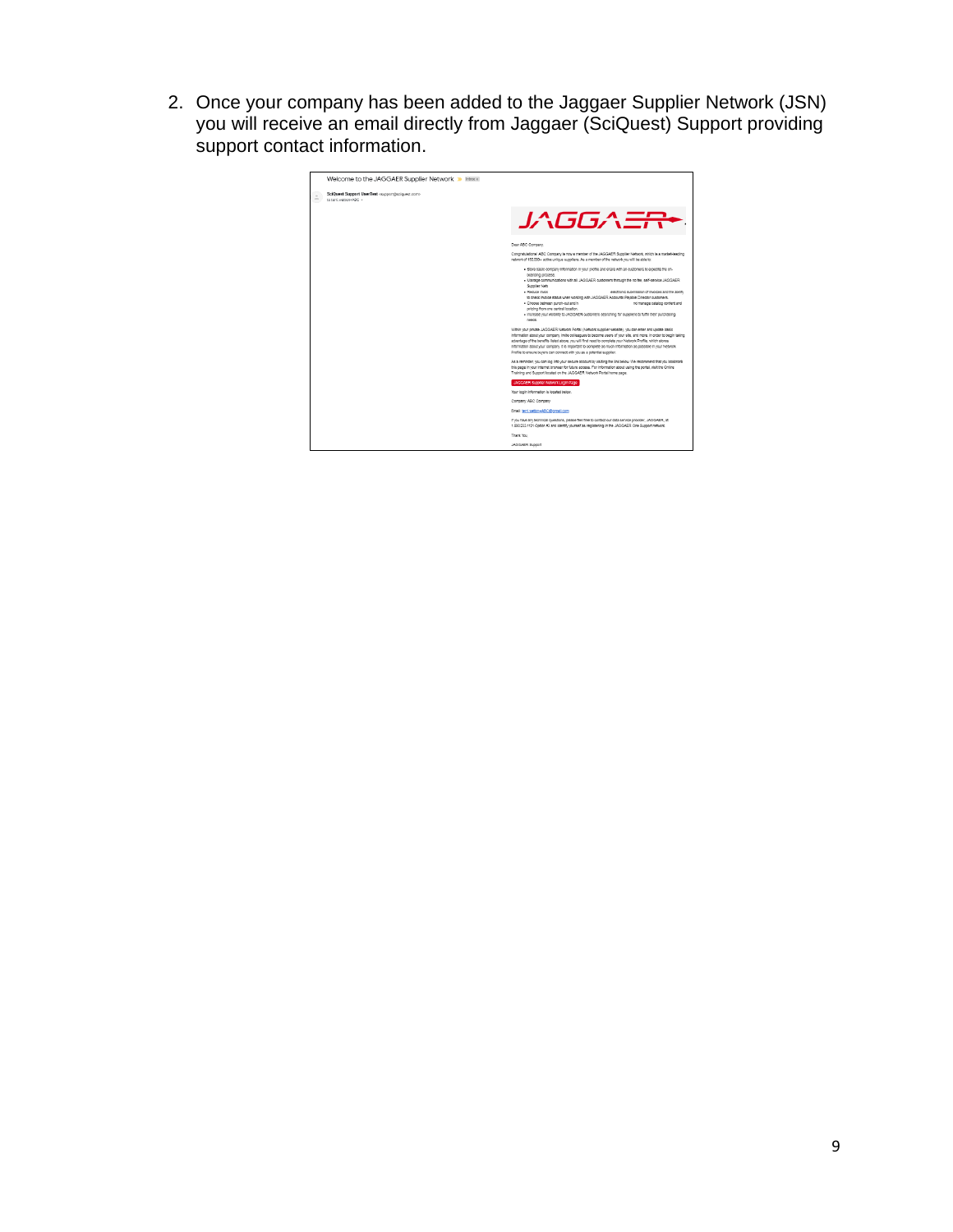# Creating and Monitoring PO Invoice

In order to submit an invoice through the McMaster University – MacBuy portal your company must have received an official purchase order. The purchase order number will begin with "MB". If you have not received a MacBuy purchase order, please continue to submit your invoice how you have been (e.g. via email to Accounts Payable).

1. Log into the MacBuy supplier portal with your login ID and password.

| terri.wetton+ABC@gmail.com |  |
|----------------------------|--|
| Email                      |  |
|                            |  |
|                            |  |
| Password                   |  |
|                            |  |

- 2. From this HOME page you can
	- a. Manage your registration profile
	- b. Find an invoice
	- c. Create an invoice

|                                                                                                                                     |                                     | <b>Quick Links to Common Tasks</b>                                                                                                                  | $\overline{\mathbf{r}}$ |
|-------------------------------------------------------------------------------------------------------------------------------------|-------------------------------------|-----------------------------------------------------------------------------------------------------------------------------------------------------|-------------------------|
| <b>MacBuy</b>                                                                                                                       | <b>Manage Registration Profile</b>  |                                                                                                                                                     |                         |
| <b>Welcome to the McMaster University</b><br><b>MacBuy Supplier Portal!</b>                                                         | <b>Create Invoice / Credit Memo</b> |                                                                                                                                                     | $\overline{\mathbf{r}}$ |
| Thank you for doing business with us.<br>McMaster is excited to announce that we are<br>redesigning our process for procuring goods | Type                                | <b>Credit Memo</b><br>a) Invoice                                                                                                                    |                         |
| and services. Our improvements will touch<br>how faculty and staff procure goods and                                                | <b>Invoice No.</b>                  |                                                                                                                                                     |                         |
| services, as well as, how suppliers will receive<br>and monitor payments.                                                           | <b>Invoice Date</b>                 | ⊞<br>02/23/2021                                                                                                                                     |                         |
| Once registered, you can return to this<br>webpage to access your McMaster MacBuy                                                   |                                     | mm/dd/yyyy                                                                                                                                          |                         |
| supplier account 24/7. Registered suppliers<br>with active log in information will be able to                                       | <b>PO Number</b>                    | Optional PO Number                                                                                                                                  |                         |
| . Maintain valid contact information.                                                                                               | Currency                            | $\blacktriangledown$<br><b>US Dollar</b>                                                                                                            |                         |
| . Review the status of payments,<br>. Update and review payment information.                                                        |                                     |                                                                                                                                                     | Create                  |
| <b>Questions?</b> Please contact MacBuy Support<br>at: macbuyhelp@mcmaster.ca                                                       |                                     |                                                                                                                                                     |                         |
|                                                                                                                                     | <b>Find Invoice</b>                 |                                                                                                                                                     | 3                       |
|                                                                                                                                     |                                     |                                                                                                                                                     | <b>Advanced Search</b>  |
| <b>Customer Contact</b><br>$\overline{?}$                                                                                           | button.                             | To check payment status of an invoice or send a message to a customer regarding an invoice, please enter the invoice number then click the "Search" |                         |
|                                                                                                                                     | <b>Invoice Number(s)</b>            | $\alpha$                                                                                                                                            |                         |

3. Click "Orders" from the main menu on the left side bar.

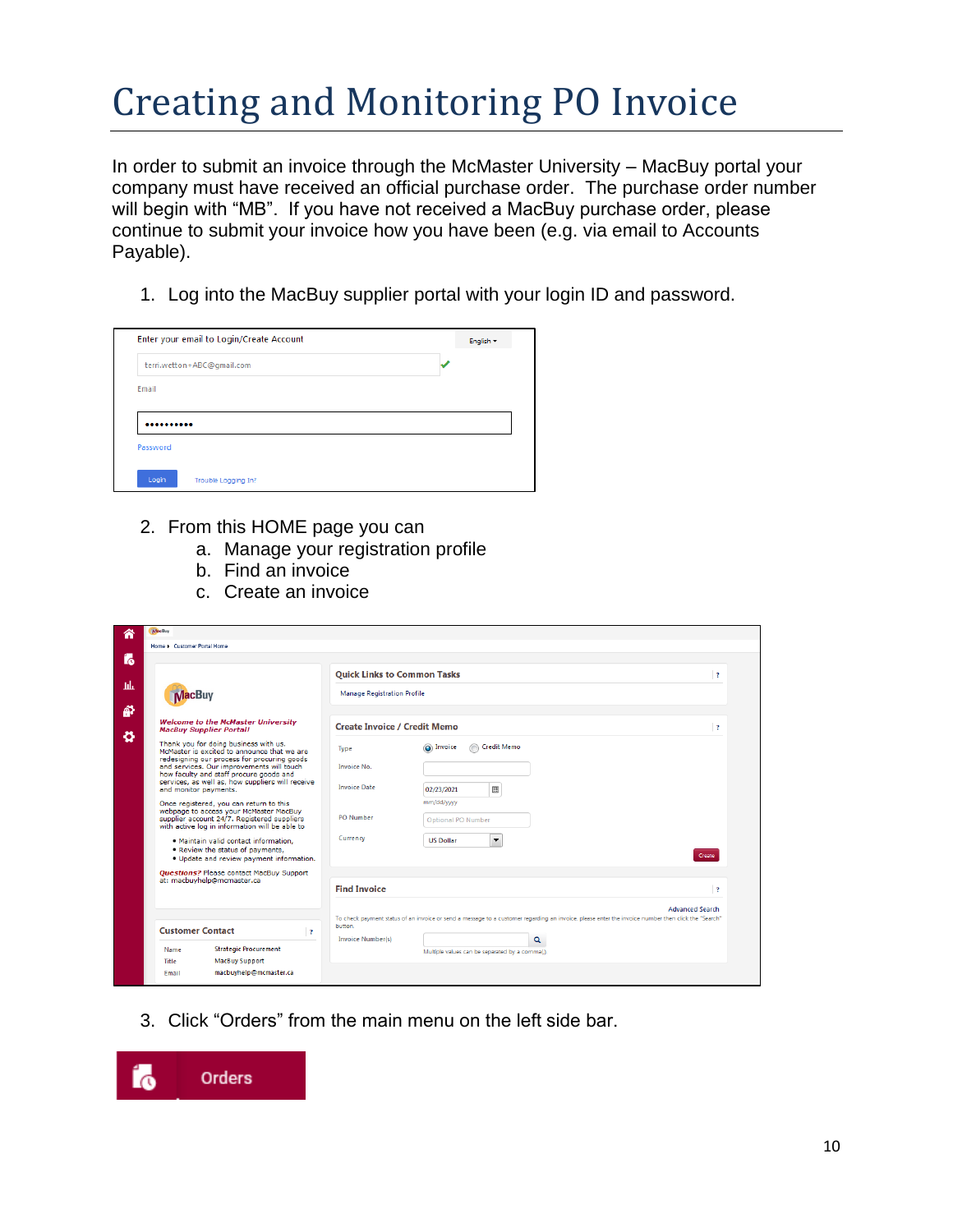4. Click "Sales Order and Shipments"; then 'Search for Sales Orders".



5. Click on the "Sales Order Number" that relates to the PO you wish to invoice.

|       | MacBuy                                                        |                |                                           |            |                            |                                                                  |                                |     |                                    | $\blacksquare$                         | 41                      |
|-------|---------------------------------------------------------------|----------------|-------------------------------------------|------------|----------------------------|------------------------------------------------------------------|--------------------------------|-----|------------------------------------|----------------------------------------|-------------------------|
| 省     | Orders > Sales Orders And Shipments > Search for Sales Orders |                |                                           |            |                            |                                                                  |                                |     |                                    |                                        |                         |
| í.    |                                                               |                |                                           |            |                            |                                                                  |                                |     |                                    |                                        |                         |
|       | <b>Search Sales Orders</b><br>$\equiv$                        |                |                                           |            |                            |                                                                  |                                |     |                                    |                                        |                         |
| -tili | <b>Quick Filters</b>                                          |                | Created Date: Last 90 days * Quick search |            |                            | $Q$ $Q$                                                          | Add Filter * Clear All Filters |     |                                    |                                        | $\overline{\mathbf{?}}$ |
| 鹶     | <b>Commodity Code</b>                                         | $\checkmark$   | 1-1 of 1 Results                          |            |                            |                                                                  |                                |     |                                    | <b><math>\Phi</math></b> 20 Per Page ▼ |                         |
|       | 44120000                                                      | $\blacksquare$ |                                           |            |                            |                                                                  |                                |     |                                    |                                        |                         |
| ø     | <b>Fulfillment Center</b>                                     |                | Sales Order Number ▼                      | PO Number  | Created Date/Time Supplier | <b>Fulfillment Center</b>                                        | Owner                          |     | Shipment Status Fulfillment Status | Total Amount ▼                         |                         |
|       | Network Fulfillment Center 1                                  | $\blacksquare$ | 1934827                                   | MB00003927 |                            | 2/23/2021 12:20:39 PM ABC Company @ Network Fulfillment Center 1 | John Smith                     | N/A | <b>Does Not Apply</b>              |                                        | 113.00 CAD              |
|       | <b>Invoice Status</b>                                         | $\checkmark$   |                                           |            |                            |                                                                  |                                |     |                                    |                                        |                         |
|       | No Invoice                                                    | $\bullet$      |                                           |            |                            |                                                                  |                                |     |                                    |                                        |                         |
|       | Output                                                        | $\checkmark$   |                                           |            |                            |                                                                  |                                |     |                                    |                                        |                         |
|       | John Smith                                                    | $\blacksquare$ |                                           |            |                            |                                                                  |                                |     |                                    |                                        |                         |
|       | <b>Participant</b>                                            | $\checkmark$   |                                           |            |                            |                                                                  |                                |     |                                    |                                        |                         |
|       | John Smith                                                    | $\bullet$      |                                           |            |                            |                                                                  |                                |     |                                    |                                        |                         |
|       | <b>Product Category</b>                                       | $\checkmark$   |                                           |            |                            |                                                                  |                                |     |                                    |                                        |                         |
|       | No Product Category                                           | $\blacksquare$ |                                           |            |                            |                                                                  |                                |     |                                    |                                        |                         |
|       | <b>Product Flags</b>                                          | $\checkmark$   |                                           |            |                            |                                                                  |                                |     |                                    |                                        |                         |
|       | No Product Flags                                              | $\bullet$      |                                           |            |                            |                                                                  |                                |     |                                    |                                        |                         |

6. Go to 'Available Actions', top right of the Sales Order. Click the down arrow to select 'Create an Invoice' or 'Create a Credit Memo'. Click 'Go' to initiate the action.

| 俗            | MacBuy                    |                                                                                                       |                                             |
|--------------|---------------------------|-------------------------------------------------------------------------------------------------------|---------------------------------------------|
|              |                           | Orders ▶ Sales Orders And Shipments ▶ Search for Sales Orders ▶ Summary - SO 1934827                  |                                             |
| $\mathbf{I}$ | « Back to Results         | 1 of 1 Results $\bullet$ $\bullet$ $\bullet$                                                          |                                             |
| ىلىك         | <b>Sales Order Number</b> | 1934827 Revision 0                                                                                    |                                             |
|              | External PO Ref #:        | MB00003927                                                                                            |                                             |
| ា            | <b>Supplier Name</b>      | <b>ABC Company</b>                                                                                    | Available Actions Add Notes to History v Go |
| ಾ            |                           | Status Sales Order Revisions PO Documents Invoices Order Acknowledgments Advance Ship Notices History | <b>Add Notes to History</b>                 |
|              | <b>Summary</b>            | Shipping Information   Supplier Information                                                           | Create Invoice                              |
|              | Hide header               |                                                                                                       | <b>Create Credit Memo</b>                   |

- 7. Add or edit any applicable values:
	- a. Invoice No.
	- b. Invoice Date
	- c. Quantity
	- d. Unit Price
	- e. Taxes
	- f. Shipping
	- g. Attachments, if applicable
- 8. 'Save' and 'Send to Customer'.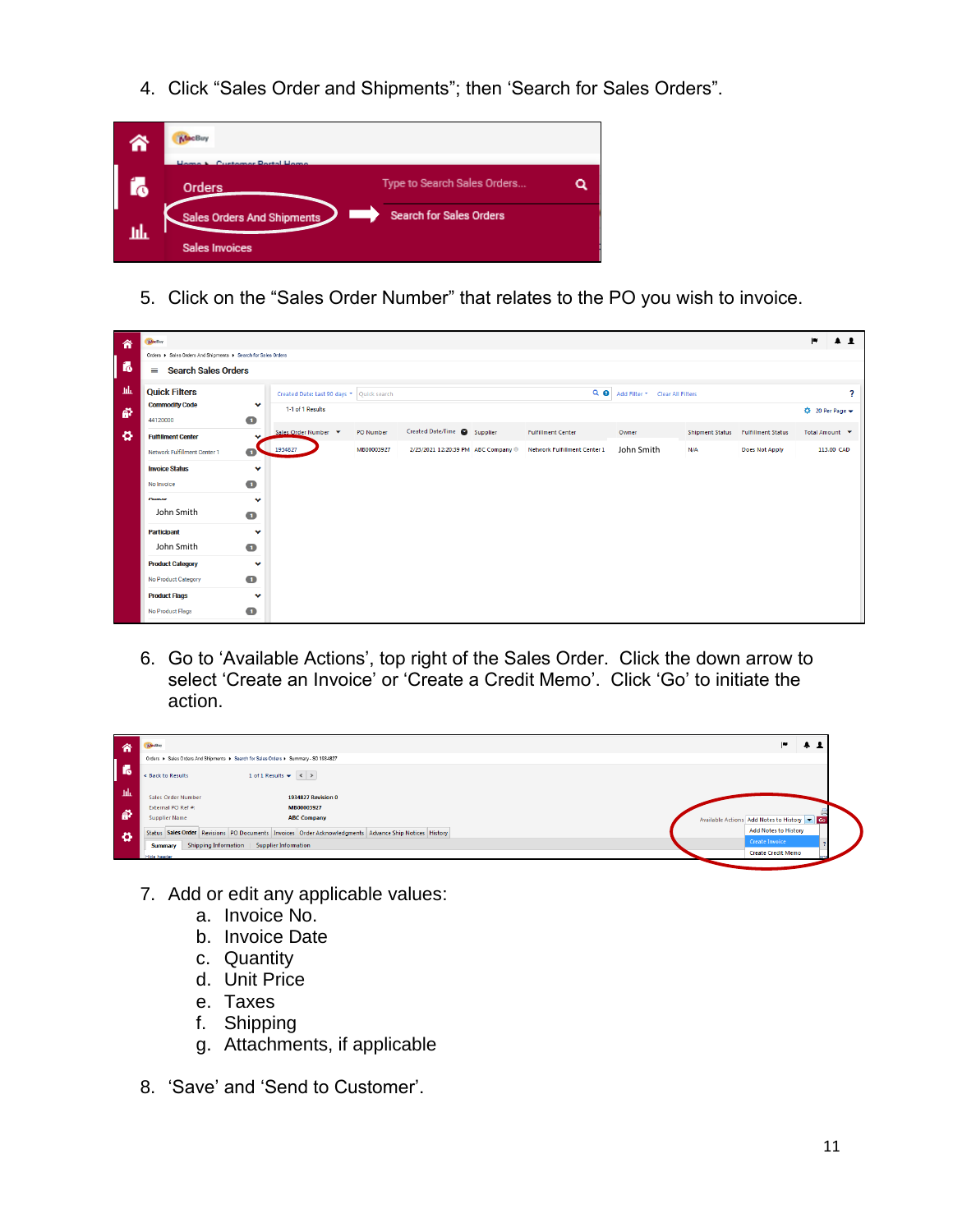| 一合             | MacBuy                                                                               |                                                                |                                        |                                                                   |                                           | Þ<br>$\mathbf{r}$       |
|----------------|--------------------------------------------------------------------------------------|----------------------------------------------------------------|----------------------------------------|-------------------------------------------------------------------|-------------------------------------------|-------------------------|
|                | Orders > Sales Invoices > Search for Sales Invoices > Draft Sales Invoice Unassigned |                                                                |                                        |                                                                   |                                           |                         |
| <b>i</b><br>ահ | Customer<br><b>Invoice Date</b><br>PO Number                                         | <b>McMaster University - MacBuy</b><br>2/23/2021<br>MB00003927 |                                        |                                                                   |                                           |                         |
|                | <b>Sales Order Number</b>                                                            | 1934827                                                        |                                        |                                                                   |                                           |                         |
| 鹶              | Supplier Invoice Image                                                               | add attachment                                                 |                                        |                                                                   |                                           | Save Send To Customer   |
| $\bullet$      | <b>Invoice Messages Attachments History</b>                                          |                                                                |                                        |                                                                   |                                           |                         |
|                | <b>Hide header</b>                                                                   |                                                                |                                        |                                                                   |                                           | Hide value descriptions |
|                |                                                                                      | <b>General Information</b><br>$\overline{\mathbf{r}}$          |                                        | <b>Billing Information</b><br>$\overline{\mathbf{r}}$             | <b>Customer Invoice Information</b>       |                         |
|                | <b>Invoice Info</b>                                                                  |                                                                | <b>Billing Address</b>                 |                                                                   | Customer invoice information unavailable. |                         |
|                | <b>Create Date</b>                                                                   | 2/23/2021                                                      | McMaster University - Accounts Payable |                                                                   |                                           |                         |
|                | Invoice No.                                                                          | 123456                                                         | 1280 Main Street West<br>OJN Room 321  |                                                                   |                                           |                         |
|                | <b>Invoice Date</b>                                                                  | Fø<br>2/23/2021<br>mm/dd/yyyy                                  | Hamilton, ON L8S 4L8<br>Canada         |                                                                   |                                           |                         |
|                | <b>Invoiced By</b>                                                                   | <b>Terri Wetton</b>                                            |                                        |                                                                   |                                           |                         |
|                | Supplier                                                                             | <b>ABC Company</b>                                             | <b>Remit To Address</b>                |                                                                   |                                           |                         |
|                | Customer                                                                             | McMaster University - MacBuy                                   | <b>Remit To Address</b>                |                                                                   |                                           |                         |
|                | RMA No.                                                                              |                                                                | <b>Remit To Location List</b>          | 1234 MAIN STREET WEST ▼                                           |                                           |                         |
|                | Supplier Account No.                                                                 |                                                                |                                        | <b>Tom Jones</b><br>1234 Main Street West<br>Hamilton, ON L8S 4L8 |                                           |                         |
|                | <b>Order Info</b>                                                                    |                                                                |                                        | Canada                                                            |                                           |                         |
|                | <b>Sales Order Number</b>                                                            | 1934827                                                        |                                        | Email tom.jones@AMC.com                                           |                                           |                         |
|                | <b>PO</b> Number                                                                     | MB00003927                                                     |                                        | Phone 1-905-5551234-                                              |                                           |                         |
|                |                                                                                      | <b>Payment Terms</b>                                           |                                        | $\overline{?}$                                                    | <b>Attachments</b>                        |                         |
|                | Due Date                                                                             | 3/25/2021                                                      |                                        | <b>Attachments</b>                                                |                                           |                         |
|                | <b>Payment Terms</b>                                                                 | <b>Discount</b>                                                | $\overline{\phantom{a}}$<br>$\%$       | <b>Attachments</b>                                                |                                           |                         |
|                |                                                                                      | Days                                                           |                                        | Add Attachment                                                    |                                           |                         |
|                |                                                                                      | $\circ$                                                        |                                        | <b>Customer Uploaded Attachments</b>                              |                                           |                         |
|                |                                                                                      | Type<br>$\blacktriangledown$<br>Net                            |                                        |                                                                   |                                           |                         |
| $\alpha$       |                                                                                      | Days After<br>30                                               |                                        |                                                                   |                                           |                         |
|                | <b>Discount Date</b>                                                                 | 2/23/2021                                                      |                                        |                                                                   | Need Help?                                |                         |

| <b>Invoice Sent To Buyer</b>              |                            |  |  |  |
|-------------------------------------------|----------------------------|--|--|--|
| Invoice Number 123456 has been submitted. |                            |  |  |  |
|                                           |                            |  |  |  |
| <b>Invoice Number</b>                     | 123456                     |  |  |  |
| <b>Invoice Date</b>                       | 2/23/2021                  |  |  |  |
| <b>Invoice Total Amount</b>               | 118.00 CAD                 |  |  |  |
| Number of line items                      | 1                          |  |  |  |
|                                           | <b>Search Sales Orders</b> |  |  |  |

### **NOTE:**

The first time you create an invoice you may encounter the following error message.

If so, click of your profile, top right, and 'Return to JAGGAER Supplier Network'.



Then, go to Set Up > General Site Settings > Configure Currency Settings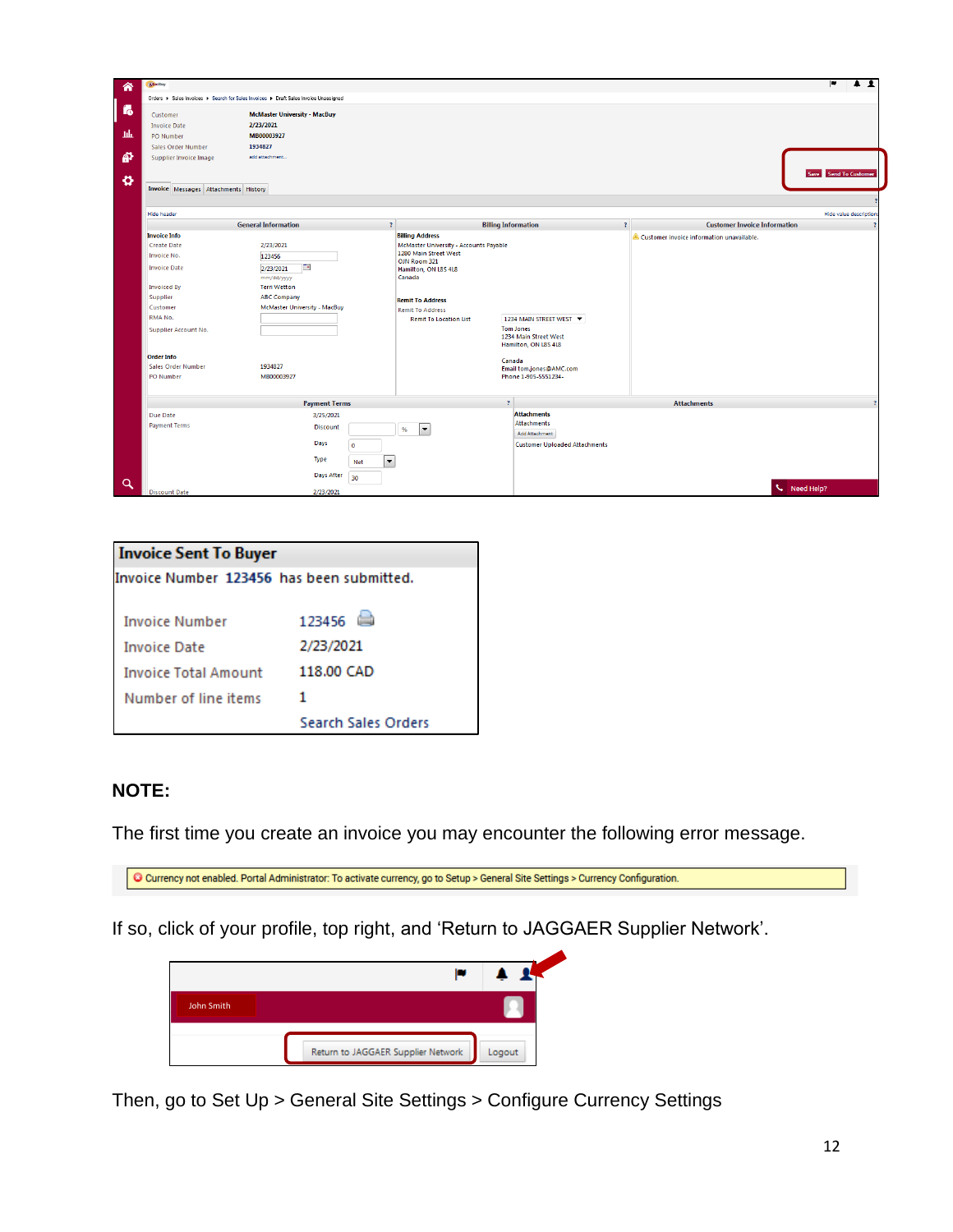

Select the currency from the drop down list, Activate and Save.

| JAGGAER SUPPLIER NETWORK                                    |                 |                  |                          |                                             |                                             | $All -$ | Search (Alt+Q)        | Q | ♡                |  |
|-------------------------------------------------------------|-----------------|------------------|--------------------------|---------------------------------------------|---------------------------------------------|---------|-----------------------|---|------------------|--|
| Setup ▶ General Site Settings ▶ Configure Currency Settings |                 |                  |                          |                                             |                                             |         |                       |   |                  |  |
| <b>Exchange Rate Summary</b>                                |                 |                  |                          |                                             |                                             |         |                       |   |                  |  |
| Currency                                                    | Current<br>rate | <b>Next rate</b> | <b>Effective</b><br>date | <b>Earliest</b><br><b>Effective</b><br>date | Currency<br>Active                          |         | CAD (Canadian Dollar) |   |                  |  |
| <b>USD (US Dollar)</b>                                      |                 |                  |                          | 1/3/2000                                    | Currency Order of Pr ence<br>Currency Order |         | <b>USD</b><br>10      |   |                  |  |
| AED (UAE Dirham)                                            |                 |                  |                          | 12/16/2008                                  |                                             |         |                       |   |                  |  |
| AFN (Afghan Afghani)                                        |                 |                  |                          | 9/30/2014                                   |                                             |         | Save                  |   |                  |  |
| ALL (Albanian Lek)                                          |                 |                  |                          | 5/10/2017                                   | Results Per Page                            |         | Records found: 0      |   |                  |  |
| AMD (Armenian Dram)                                         |                 |                  |                          | 5/10/2017                                   | $20 \times$                                 |         |                       |   | $\parallel$ Page |  |
| AOA (Angolan Kwanza)                                        | 7/31/2013       |                  |                          |                                             | <b>Effective date</b>                       |         | <b>Exchange rate</b>  |   |                  |  |

To check or review the status of an invoice navigate to 'Orders'.



Then, click on 'Sales Invoices' and 'Search for Sales Invoices'.

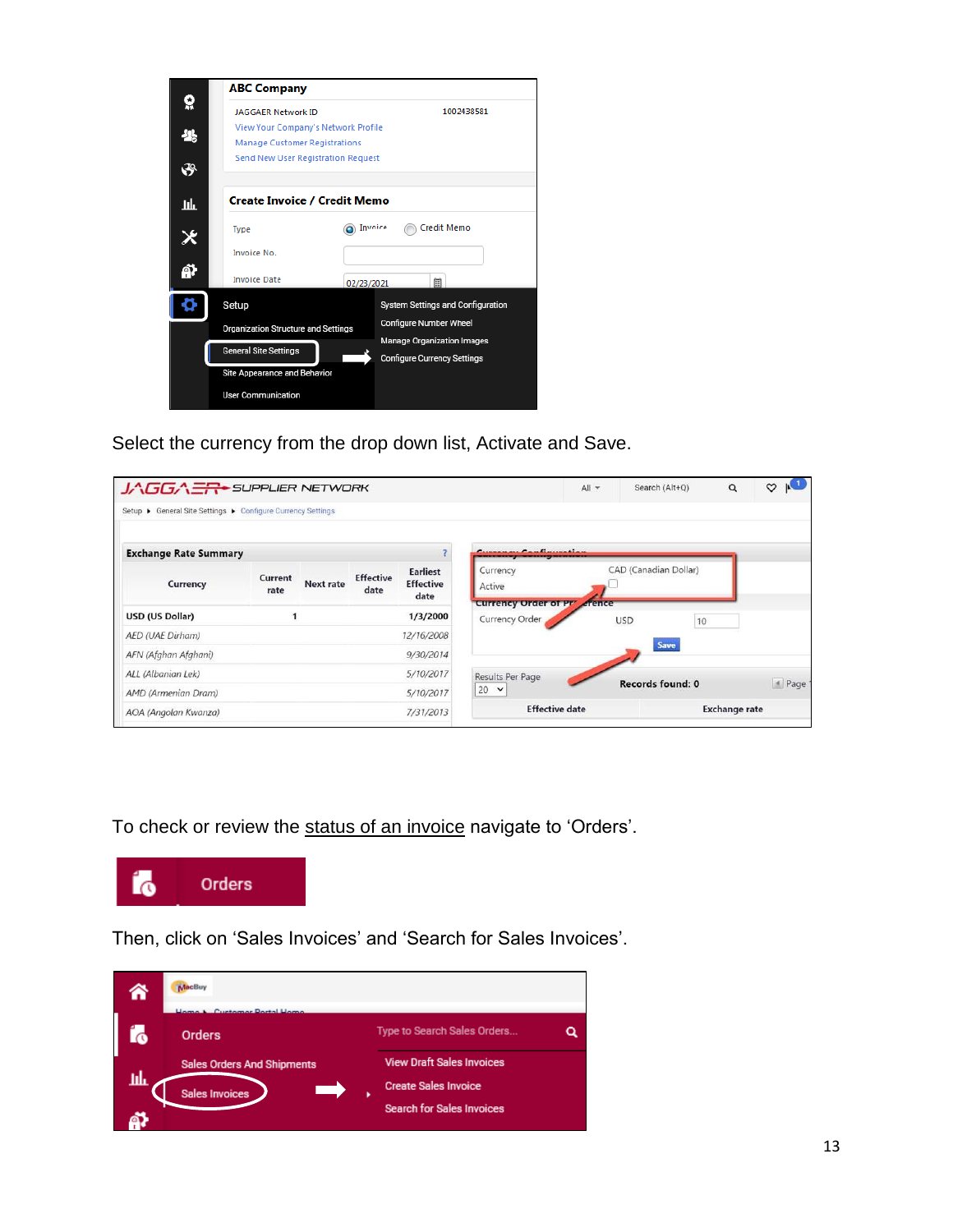The 'Search Sales Invoices' provides Quick Filters and details on the status of a particular invoice.

- a. The Pay Status could be
	- a. In Process
	- b. Payable (invoice is fully matched and ready for payment in accordance with the University's net terms)
	- c. Paid

| 一合 | MacBuy            |                                                     |                           |                                                       |                                        |                   |             |           |                          |                                      |               |                 |             |             | l v<br>$\mathbf{A}$ |   |
|----|-------------------|-----------------------------------------------------|---------------------------|-------------------------------------------------------|----------------------------------------|-------------------|-------------|-----------|--------------------------|--------------------------------------|---------------|-----------------|-------------|-------------|---------------------|---|
|    |                   | Orders > Sales Invoices > Search for Sales Invoices |                           |                                                       |                                        |                   |             |           |                          |                                      |               |                 |             |             |                     |   |
| í. | ≡                 | <b>Search Sales Invoices</b>                        |                           |                                                       |                                        |                   |             |           |                          |                                      |               |                 |             |             |                     |   |
| ահ |                   | <b>Quick Filters</b>                                |                           | Created Date: Last 90 days *   Quick search           |                                        |                   |             |           |                          | Q @   Add Filter * Clear All Filters |               |                 |             |             |                     | ? |
| 鄐  | <b>Created By</b> | Wetton, Terri                                       | $\checkmark$<br>$\bullet$ | Sales Invoice/Credit Memo<br>No. $\blacktriangledown$ | Customer                               | Created By Number | Sales Order |           | PO Number Invoice Date ▼ | Submitted Pay<br>Date O              | <b>Status</b> | Payment Payment | Date Method | Type        | Total Amount ▼      |   |
| ø  |                   | <b>Invoice Type</b>                                 |                           | 123456                                                | <b>McMaster University -</b><br>MacBuy |                   | 1934827     | MB0000392 | 2/23/2021                | 2/23/2021 Payable<br>5:09:15 PM      |               |                 | - Unknown   | Invoic<br>e | 118.00 CAD          |   |
|    | Invoice           |                                                     | $\bullet$                 |                                                       |                                        |                   |             |           |                          |                                      |               |                 |             |             |                     |   |
|    | <b>Pay Status</b> |                                                     | $\checkmark$              |                                                       |                                        |                   |             |           |                          |                                      |               |                 |             |             |                     |   |
|    | Payable           |                                                     | $\bullet$                 |                                                       |                                        |                   |             |           |                          |                                      |               |                 |             |             |                     |   |
|    |                   | <b>Payment Method</b>                               | $\checkmark$              |                                                       |                                        |                   |             |           |                          |                                      |               |                 |             |             |                     |   |
|    | Unknown           |                                                     | $\bullet$                 |                                                       |                                        |                   |             |           |                          |                                      |               |                 |             |             |                     |   |
|    |                   | <b>Product Category</b>                             | $\checkmark$              |                                                       |                                        |                   |             |           |                          |                                      |               |                 |             |             |                     |   |
|    |                   | No Product Category                                 | $\bullet$                 |                                                       |                                        |                   |             |           |                          |                                      |               |                 |             |             |                     |   |